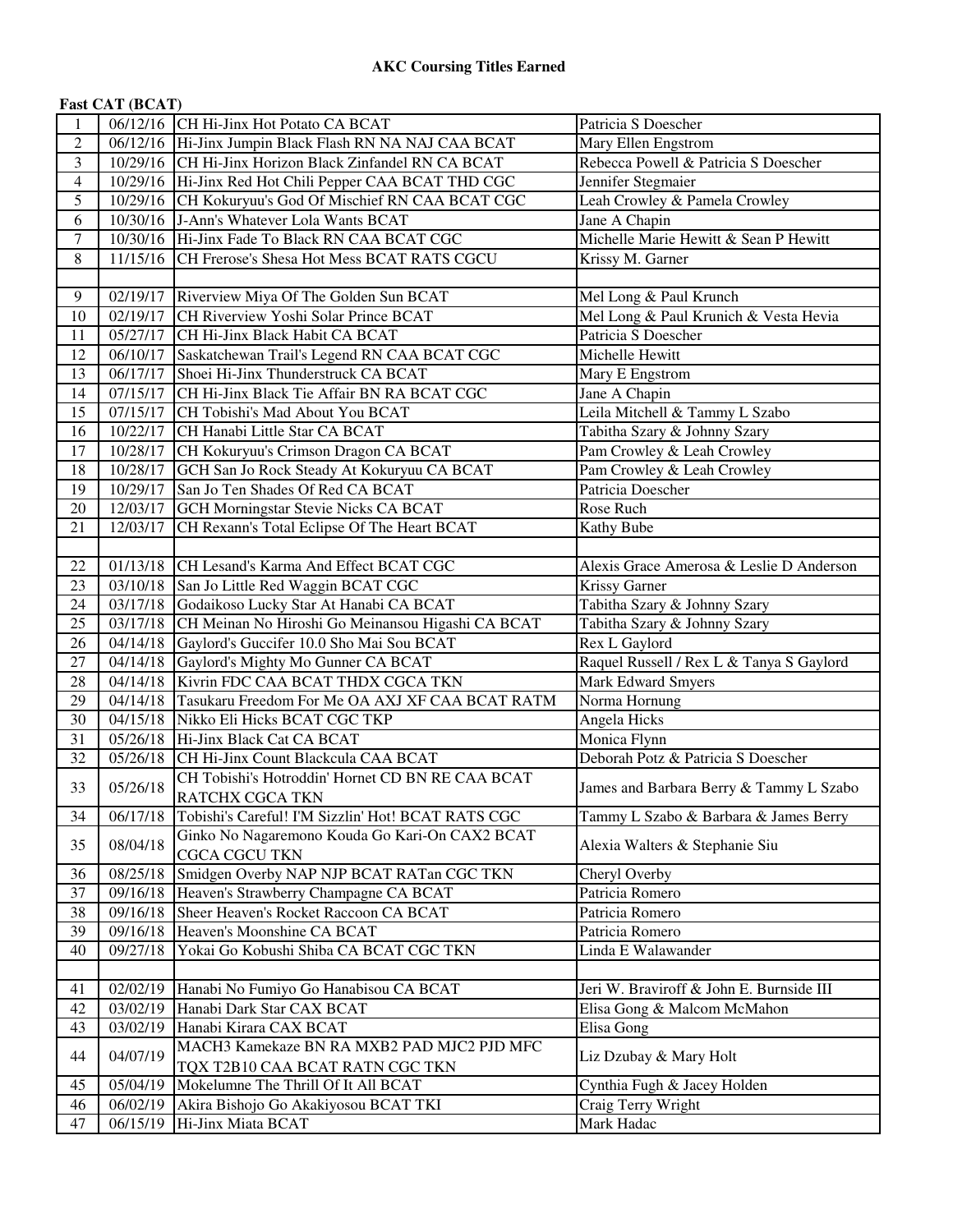| 48 | 06/15/19              | CH Kokuryuu's Midnight Sky BCAT                      | Pam Crowley & Leah Crowley                    |
|----|-----------------------|------------------------------------------------------|-----------------------------------------------|
| 48 | 06/29/19              | Hanabi Mizuki CAA BCAT                               | Kitsum Li                                     |
| 49 | 07/07/19              | Sheer Heaven's Black Velvet BCAT                     | Patricia Romero                               |
|    |                       | CH Southampton's Bad To The Bone BCAT SWN SCA SIA    |                                               |
| 50 | 08/11/19              | <b>SEA SHDN RATN</b>                                 | Frances Corrigan & Kevin Corrigan             |
| 51 | 09/15/19              | Kokuryuu's Call Me Taro BCAT                         | Angie Reed                                    |
| 52 | 10/19/19              | Quinn (Ly) Bean Gaston BCAT                          | <b>Amber Gaston</b>                           |
| 53 | 10/20/19              | MACH4 Shelby Rizzi FDC MXC MJC XF T2B BCAT           | Joni Rizzi                                    |
|    |                       | Tasukaru Twist Of Fate RN FDC AX MXJ XF BCAT SCN     |                                               |
| 54 | 10/20/19              | <b>SIN SBN RATO</b>                                  | Norma Hornung                                 |
| 55 | 11/16/19              | Hanabi's Chiyoko BCAT                                | Li Chuan Huang                                |
| 56 | 12/08/19              | Dioji CA BCAT CGC TKA                                | Desiree Desario                               |
|    |                       | Evenstar's Adventure Is Out There CAA BCAT RATO CGCA |                                               |
| 57 | 12/26/19              | <b>CGCU TKI</b>                                      | Stephanie Dill                                |
|    |                       | Kobushi's Polar Vortex CAA BCAT SCN SIN RATO CGC     |                                               |
| 58 | 12/27/19              | <b>TKN</b>                                           | Ian Birnbaum & Nicole Birnbaum                |
|    |                       |                                                      |                                               |
| 59 | 01/18/20              | Jogoso's Alfred, Lord Tennisball CAA BCAT CGC TKI    | Adrian G. Elicegui & Daniella Escobar         |
| 60 | 01/18/20              | GCH Jogoso's Forged In Fire BCAT                     | Susanne Ozasa & Lisa Sakashita                |
| 61 | 01/18/20              | Kurochiyo Akakiyosou BCAT CGC                        | Alexis Grace Amerosa & Leslie Anderson        |
| 62 | 05/24/20              | Orienta Devils Redemption BCAT                       | Teri Belanger & Manon Donley                  |
| 63 | 07/11/20              | Jogoso's Iyashi No Kokoro BCAT                       | Madison Kim                                   |
| 64 | 09/05/20              | Dragon House Light 'Em Up! BCAT TKN                  | Joni Rizzi                                    |
|    |                       |                                                      |                                               |
| 65 | 09/12/20              | Lickety-Split Roo BCAT TKI                           | Ashley Schmlaz                                |
| 66 | 10/17/20              | CH Jogoso's Sweet And Sassy BCAT                     | <b>Trina Burt</b>                             |
|    |                       | AGCH PACH6 Mojito CD BN RN MX MXJ MXP22 MXPB3        |                                               |
| 67 | 10/17/20              | PDSP MJP26 MJPS3 PJDP PAX8 OF MFPG TQXP T2B          | Liz Dzubay & Mary Holt                        |
|    |                       | T2BP9 CA BCAT CGC TKN                                |                                               |
| 68 | 10/18/20              | Akakiyosou Hot Child In The City BCAT                | Michelle Gori & Leslie Anderson               |
| 69 | 10/25/20              | CH Jogoso's Easy Breezy Beautiful Covergirl CA BCAT  | Susanne Ozasa                                 |
| 70 | 12/06/20              | Boomlay's Truth Is Karma Don't Lie RN BCAT CGC TKN   | Alexis Grace Amerosa                          |
| 71 | 12/27/20              | Coquina Sound Of Madness FDC BCAT CGCA CGCU TKN      | Krissy M Stanford                             |
|    |                       | <b>ATT VHMA</b>                                      |                                               |
|    |                       |                                                      |                                               |
| 72 | 01/18/21              | GCH Oaks Precious Jewel At Absolute BCAT ATT         | Corina Van Camp                               |
| 73 | 03/19/21              | <b>GCH Rexann's Mount Takao BCAT</b>                 | <b>Kathy Bube</b>                             |
| 74 | 03/20/21              | <b>GCH Rexann's Smoldering Embers BCAT</b>           | Kathy Bube                                    |
| 75 | 03/21/21              | GCH Rexann-Tobil Penny's From Heaven BCAT            | Kathy Bube & Cathy Shott                      |
| 76 | 04/17/21              | Rexann's Royal Akira BCAT                            | Kathy Bube                                    |
| 77 | 05/15/21              | GCH Gaylord's Aka Baron Ace CAA BCAT                 | Raquel Russell & Rex L Gaylord                |
| 78 | 05/23/21              | Kobushi Fiamma Rosso BCAT                            | Linda E Walawander & Katrina A Nielsen        |
| 79 | $\overline{0}5/29/21$ | Aki Miller OA OAJ NF CA BCAT                         | Charles Miller Jr.                            |
| 80 | 05/29/21              | Koji IV BCAT                                         | <b>Tiffany Smith</b>                          |
| 81 | 06/05/21              | Yuna Blommer BCAT                                    | <b>Audrey Blommer</b>                         |
| 82 | 06/12/21              | CH Kazumi Honovi Shiba BCAT                          | Taylor Harris & Julie Heroux                  |
| 83 | 07/24/21              | Taikan No Nanaou Go Hamamatsu Taikan BCAT            | Mary Beth Ross                                |
| 84 | 07/31/21              | Masakado Bourbon Cowboy BCAT TKN                     | Ariel Woodruff & Lindsay Tompkins             |
|    |                       |                                                      | Piper Leiper & Cheryl L Mamiya & Vaughan      |
| 85 | 08/01/21              | Mamiya's Empire State Of Mind BCAT TKA VHMA          | Leiper & Ariel Woodruff                       |
| 86 | 09/05/21              | Kikyou Go Akakiyosou BCAT                            | Jane A Chapin & Leslie Anderson               |
| 87 | 10/01/21              | Freyja Linden Barrette BCAT ACT2 ACT1J CGC TKN       | Sarah Lou Linden & Richard Arthur Barrette    |
| 88 | 10/09/21              | Lyric Oda Cinnamon Nobunaga BCAT                     | Rhapsody R Rhodes                             |
| 89 | 10/10/21              | CH Forza's Forget Me Not RI BCAT CGC                 | Debbie Burmester & Kim Hoberg                 |
| 90 | 10/15/21              | Kengosou Tadashi At Shakori BCAT CGC                 | <b>Gladys Mueller</b>                         |
| 91 | 10/23/21              | Teddy XII BCAT TKP                                   | Stephanie Sun                                 |
| 92 | 10/23/21              | GCH Tenko's Femme Fatale CA BCAT                     | Susanne Ozasa, Lisa Sakashita, Li Chuan Huang |
|    |                       |                                                      |                                               |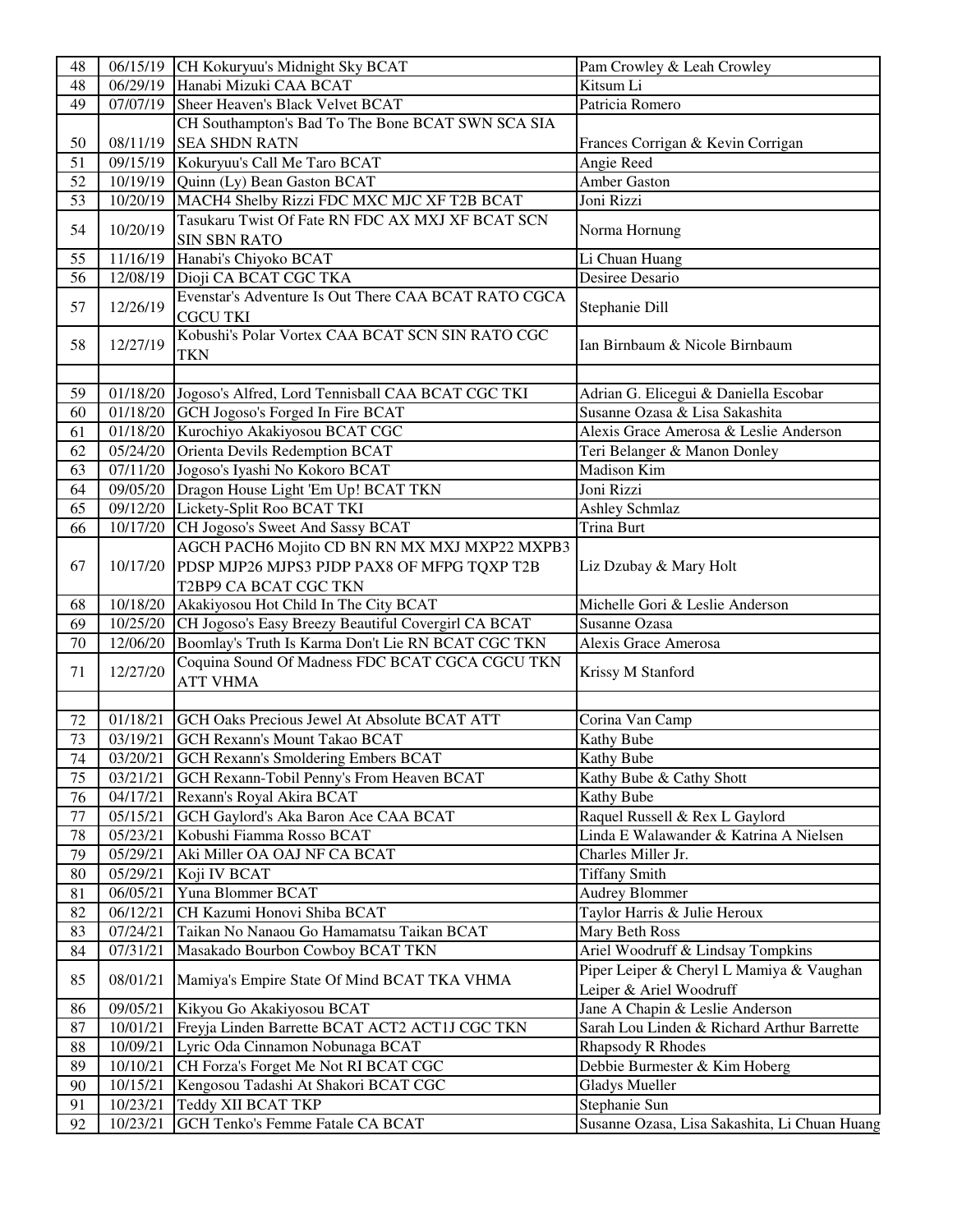| 93 | 10/24/21 CH Jogoso's Virtuoso BCAT    | Jeri W Burnside & Susanne Ozasa & Lisa<br><b>ISakashita &amp; John E. Burnside III</b> |
|----|---------------------------------------|----------------------------------------------------------------------------------------|
| 94 | 10/24/21 Prairie Sands Tomodachi BCAT | Veronica Clavel                                                                        |

#### **Fast CAT (DCAT)**

| 1              | 02/19/17 | CH Frerose's Shesa Hot Mess DCAT THDN RATS CGCA       | Krissy M. Garner                         |
|----------------|----------|-------------------------------------------------------|------------------------------------------|
|                |          | <b>CGCU</b>                                           |                                          |
| 2              | 06/18/17 | CH Hi-Jinx Hot Potato CAA DCAT                        | Patricia S Doescher                      |
| 3              | 07/15/17 | Hi-Jinx Jumpin Black Flash RN NA NAJ CAX DCAT TKA     | Mary Ellen Engstrom                      |
| $\overline{4}$ | 07/16/17 | Hi-Jinx Red Hot Chili Pepper CAA DCAT THDA CGC        | Jennifer Stegmaier                       |
| 5              | 10/28/17 | Hi-Jinx Fade To Black RN CAA DCAT CGC                 | Michelle Marie Hewitt & Sean P Hewitt    |
| 6              | 10/28/17 | Shoei Hi-Jinx Thunderstruck CAA DCAT TKN              | Mary E Engstrom                          |
| $\tau$         | 10/29/17 | Saskatchewan Trail's Legend RN NAP NJP CAA DCAT CGC   | Michelle Hewitt                          |
| 8              | 10/29/17 | CH Tobishi's Mad About You DCAT CGC                   | Leila Mitchell & Tammy L Szabo           |
|                |          |                                                       |                                          |
| 9              | 02/17/18 | CH Lesand's Karma And Effect DCAT CGC TKI             | Alexis Grace Amerosa & Leslie D Anderson |
| 10             | 05/27/18 | J-Ann's Whatever Lola Wants DCAT                      | Jane A Chapin                            |
| 11             | 08/26/18 | Tasukaru Freedom For Me OA AXJ XF CAA DCAT RATM       | Norma Hornung                            |
| 12             | 10/28/18 | CH Hi-Jinx Black Tie Affair BN RA DCAT CGC            | Jane A Chapin                            |
|                |          |                                                       |                                          |
| 13             | 03/02/19 | CH Meinan No Hiroshi Go Meinansou Higashi CAA DCAT    | Tabitha Szary & Johnny Szary             |
| 14             | 04/20/19 | Godaikoso Lucky Star At Hanabi CAA DCAT               | Tabitha Szary & Johnny Szary             |
| 15             | 05/25/19 | Hi-Jinx Black Cat CA DCAT ACT1                        | Monica Flynn                             |
| 16             | 06/15/19 | CH Kokuryuu's Crimson Dragon CA DCAT                  | Pam Crowley & Leah Crowley               |
| 17             | 06/15/19 | CH Kokuryuu's God Of Mischief RN OA NAJ NF CAA DCAT   | Leah Crowley & Pamela Crowley            |
|                |          | <b>RATN CGC TKN</b>                                   |                                          |
| 18             | 06/15/19 | GCHB San Jo Rock Steady At Kokuryuu CA DCAT           | Pam Crowley & Leah Crowley               |
| 19             | 06/15/19 | CH Tobishi's Hotroddin' Hornet CD BN RE CAA DCAT      | James and Barbara Berry & Tammy L Szabo  |
|                |          | RATCHX CZ8S CGCA TKN                                  |                                          |
| 20             | 07/26/19 | CH Hi-Jinx Count Blackcula CAA DCAT                   | Deborah Potz & Patricia S Doescher       |
| 21             | 08/25/19 | Yokai Go Kobushi Shiba CA DCAT RATan CGC TKN          | Linda E Walawander                       |
| 22             | 08/25/19 | Yokai Go Kobushi Shiba CA DCAT RATN CGC TKN           | Linda E Walawander                       |
| 23             | 09/29/19 | Akira Bishojo Go Akakiyosou DCAT TKI                  | Craig Terry Wright                       |
| 24             | 09/29/19 | Hanabi Dark Star CAX DCAT                             | Elisa Gong & Malcom McMahon              |
| 25             | 09/29/19 | Hanabi Kirara CAX DCAT                                | Elisa Gong                               |
| 26             | 09/29/19 | Hi-Jinx Miata DCAT                                    | Mark Hadac                               |
| $27\,$         | 10/20/19 | Hanabi Mizuki CAA DCAT                                | Kitsum Li                                |
| 28             | 11/03/19 | MACH4 Kamekaze BN RA MXS2 PDS MJB3 PJD MFC TQX        | Liz Dzubay & Mary Holt                   |
|                |          | T2B11 CAA DCAT RATN CGC TKN                           |                                          |
|                |          |                                                       |                                          |
| 29             | 01/18/20 | Hanabi No Fumiyo Go Hanabisou CAA DCAT                | Jeri W. Braviroff & John E. Burnside III |
| 30             | 03/14/20 | Kobushi's Polar Vortex CAA DCAT SCN SIN RATS CGC      | Ian Birnbaum & Nicole Birnbaum           |
|                |          | <b>TKI</b>                                            |                                          |
| 31             | 03/15/20 | Evenstar's Adventure Is Out There NA CAA DCAT RATO    | Stephanie Dill                           |
|                |          | <b>CGCA CGCU TKI</b>                                  |                                          |
| 32             | 06/20/20 | CH Tobishi's Careful! I'M Sizzlin' Hot! RA DCAT RATCH | Tammy L Szabo & Barbara & James Berry    |
|                |          | <b>CGC TKN</b>                                        |                                          |
| 33             | 08/16/20 | Kokuryuu's Call Me Taro DCAT CGC                      | Angie Reed                               |
| 34             | 09/20/20 | CH Hi-Jinx Horizon Black Zinfandel RN CA DCAT         | Rebecca M Powell & Patricia S Doescher   |
| 35             | 11/15/20 | Lickety-Split Roo DCAT TKI                            | <b>Ashley Schmlaz</b>                    |
|                |          |                                                       |                                          |
| 36             | 04/25/21 | CH Jogoso's Sweet And Sassy DCAT                      | <b>Trina Burt</b>                        |
| 37             | 06/12/21 | CH Dragon House Light 'Em Up! RN DCAT TKN             | Joni Rizzi                               |
| 38             | 06/13/21 | Quinn (Ly) Bean Gaston DCAT ACT1                      | Amber Gaston                             |
| 39             | 08/21/21 | Taikan No Nanaou Go Hamamatsu Taikan DCAT             | Mary Beth Ross                           |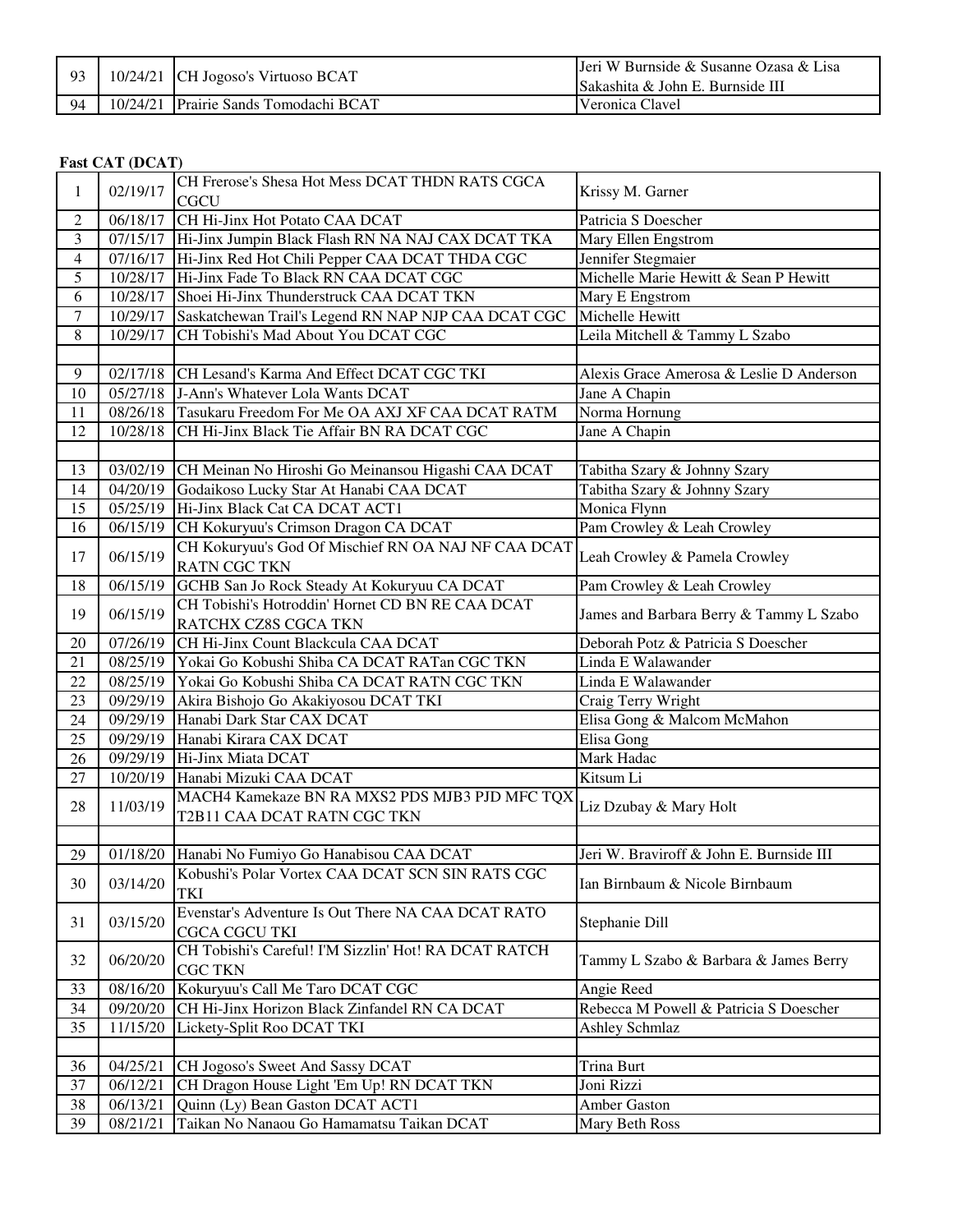| 40       | 10/02/2 | $\sim$ 1<br>$\mathbf{r}$<br>DC<br><b>Blommer</b><br>′una<br>$\Delta$                                    | D.<br><b>Blommer</b>                        |
|----------|---------|---------------------------------------------------------------------------------------------------------|---------------------------------------------|
| 4<br>. . | 10/24/2 | <b>TVI</b><br>$\sim$<br><b>**</b><br>௱<br>м<br>$100000^{\circ}$<br>Tvashi<br>Kokoro<br>N0<br>т<br>1 N.I | $\mathbf{v}$<br>Madison<br>K <sub>1</sub> m |

### **Fast CAT (FCAT)**

| 1              | 04/08/18              | CH Lesand's Karma And Effect FCAT CGC TKI                                                    | Alexis Grace Amerosa & Leslie D Anderson |
|----------------|-----------------------|----------------------------------------------------------------------------------------------|------------------------------------------|
| 2              | 05/27/18              | <b>CH Hi-Jinx Hot Potato CAX FCAT</b>                                                        | Patricia S Doescher                      |
| 3              | 05/27/18              | Hi-Jinx Jumpin Black Flash RN NA NAJ CAX FCAT TKA                                            | Mary Ellen Engstrom                      |
| $\overline{4}$ | 06/23/18              | Hi-Jinx Fade To Black RN CAA FCAT CGC                                                        | Michelle Marie Hewitt & Sean P Hewitt    |
| 5              | 07/14/18              | CH Tobishi's Mad About You FCAT CGC                                                          | Leila Mitchell & Tammy L Szabo           |
| 6              | 07/15/18              | Saskatchewan Trail's Legend RN NAP NJP CAA FCAT CGC<br><b>TKI</b>                            | Michelle Hewitt                          |
| 7              | 07/15/18              | Shoei Hi-Jinx Thunderstruck CAA FCAT ACT2 TKN                                                | Mary E Engstrom                          |
|                |                       |                                                                                              |                                          |
| 8              | 06/23/19              | Tasukaru Freedom For Me AX MXJ MXF CAX FCAT RATM Norma Hornung                               |                                          |
| 9              | 10/20/19              | CH Meinan No Hiroshi Go Meinansou Higashi CAA FCAT                                           | Tabitha Szary & Johnny Szary             |
|                |                       |                                                                                              |                                          |
| 10             | 08/23/20              | CH Tobishi's Hotroddin' Hornet CD BN RM CAA FCAT RATQJames and Barbara Berry & Tammy L Szabo |                                          |
| 11             | 09/12/20              | Akira Bishojo Go Akakiyosou FCAT TKI                                                         | Craig Terry Wright                       |
| 13             | 10/30/20              | Evenstar's Adventure Is Out There NA CAA FCAT RATS<br>CGCA CGCU TKI                          | Stephanie Dill                           |
|                |                       |                                                                                              |                                          |
| 14             | 04/24/21              | Kobushi's Polar Vortex CAX FCAT SCN SIN RATM CZ8G<br><b>CGC TKI</b>                          | Ian Birnbaum & Nicole Birnbaum           |
| 15             | 07/31/21              | CH Tobishi's Careful! I'M Sizzlin' Hot! RA FCAT RATCH<br><b>CGC TKN</b>                      | Tammy L Szabo & Barbara & James Berry    |
| 16             | 08/29/21              | Yokai Go Kobushi Shiba FDC CA FCAT SCN SIN SEN<br><b>RATN CGC TKN</b>                        | Linda E Walawander                       |
| 17             | 09/25/21              | Hi-Jinx Miata FCAT                                                                           | Mark Hadac                               |
| 18             | 10/23/21              | Quinn (Ly) Bean Gaston FCAT ACT1                                                             | Amber Gaston                             |
| 19             | $\overline{10}/24/21$ | Taikan No Nanaou Go Hamamatsu Taikan FCAT                                                    | Mary Beth Ross                           |
| 20             | 12/16/21              | CH Dragon House Light 'Em Up! RN NA NAJ FCAT CGC<br><b>TKN</b>                               | Joni Rizzi                               |

## **Fast CAT (FCAT2)**

|   | 10/21/18 | Hi-Jinx Fade To Black RN CAX FCAT2 CGC TKN                                      | Michelle Marie Hewitt & Sean P Hewitt |
|---|----------|---------------------------------------------------------------------------------|---------------------------------------|
| 2 | 10/21/18 | Hi-Jinx Jumpin Black Flash RN NA NAJ CAX2 FCAT2 TKA                             | Mary Ellen Engstrom                   |
| 3 | 10/28/18 | Shoei Hi-Jinx Thunderstruck CAX FCAT2 ACT2 TKN                                  | Mary E Engstrom                       |
|   |          |                                                                                 |                                       |
| 4 | 06/14/19 | Saskatchewan Trail's Legend RN NAP NJP CAA FCAT2 CGC<br><b>TKI</b>              | Michelle Hewitt                       |
| 5 | 06/14/19 | CH Tobishi's Mad About You FCAT2 SCNE SIN SEN CGC<br><b>TKN</b>                 | Leila Mitchell & Tammy L Szabo        |
| 6 | 09/15/19 | Tasukaru Freedom For Me AX MXJ MXF CAX FCAT2 RATM Norma Hornung                 |                                       |
|   |          |                                                                                 |                                       |
|   | 10/31/21 | Akira Bishojo Go Akakiyosou FCAT2 TKI                                           | Craig Terry Wright                    |
| 8 | 12/04/21 | Evenstar's Adventure Is Out There NA NJP CAX FCAT2<br><b>RATS CGCA CGCU TKI</b> | Stephanie Dill                        |
| 9 | 12/04/21 | Kobushi's Polar Vortex CAX FCAT2 SCN SIN RATCH CZ8P<br><b>CGCA CGCU TKA</b>     | Nicole L Birnbaum                     |

### **Fast CAT (FCAT3)**

|   | 06/11/19 | Hi-Jinx Jumpin Black Flash RN NA NAJ CAX2 FCAT3 RATS<br><b>TKA</b> | <b>Mary Ellen Engstrom</b>      |
|---|----------|--------------------------------------------------------------------|---------------------------------|
| ∸ | 06/15/19 | Shoei Hi-Jinx Thunderstruck CAX FCAT3 ACT2 TKN                     | Mary<br><sup>7</sup> E Engstrom |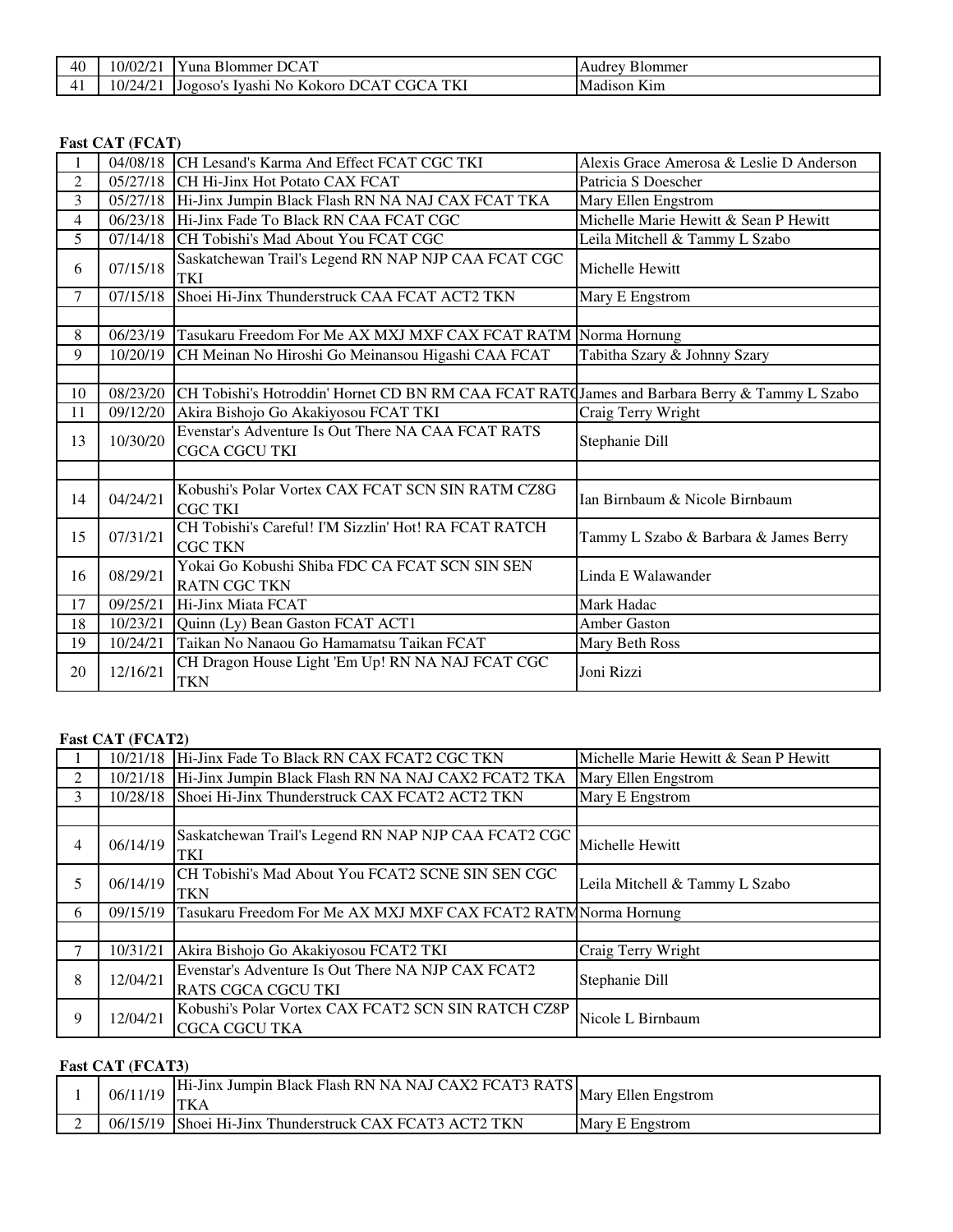|          | 07/27/19 Hi-Jinx Fade To Black RN CAX FCAT3 CGC TKN                                       | Michelle Marie Hewitt & Sean P Hewitt |
|----------|-------------------------------------------------------------------------------------------|---------------------------------------|
| 09/28/19 | Saskatchewan Trail's Legend RN NAP NJP CAA FCAT3 CGC<br><b>TKI</b>                        | Michelle Hewitt                       |
|          | 09/29/19 CH Tobishi's Mad About You FCAT3 SWN SCNE CGC TKN Leila Mitchell & Tammy L Szabo |                                       |
|          |                                                                                           |                                       |
| 06/06/20 | Tasukaru Freedom For Me RN FDC MX MXJ MJB MFB CAX,<br>FCAT3 RATM                          | Norma Hornung                         |

## **Fast CAT (FCAT4)**

|               | 09/28/19 | Hi-Jinx Jumpin Black Flash RN NA NAJ CAX2 FCAT4 RATS Mary Ellen Engstrom<br><b>TKA</b> |                                       |
|---------------|----------|----------------------------------------------------------------------------------------|---------------------------------------|
| $\mathcal{L}$ | 10/19/19 | Shoei Hi-Jinx Thunderstruck RN CAX FCAT4 ACT2 TKN                                      | Mary E Engstrom                       |
|               |          |                                                                                        |                                       |
| 3             | 06/21/20 | Hi-Jinx Fade To Black RN CAX FCAT4 RATN CGC TKN                                        | Michelle Marie Hewitt & Sean P Hewitt |
| 4             | 08/09/20 | Tasukaru Freedom For Me RN FDC MX MXJ MJB MFB T2B                                      | Norma Hornung                         |
|               |          | <b>CAX FCAT4 RATM</b>                                                                  |                                       |
|               | 08/28/20 | Saskatchewan Trail's Legend RN NAP NJP CAA FCAT4 CGC<br>TKI                            | Michelle Hewitt                       |
|               |          |                                                                                        |                                       |
| 6             | 04/18/21 | CH Tobishi's Mad About You FCAT4 SWA SCNE SCE SIE<br><b>SBE CGC TKN</b>                | Leila Mitchell & Tammy L Szabo        |

## **Fast CAT (FCAT5)**

|   | 09/26/20 | Hi-Jinx Fade To Black RN CAX FCAT5 RATN CGC TKN                            | Michelle Marie Hewitt & Sean P Hewitt |
|---|----------|----------------------------------------------------------------------------|---------------------------------------|
|   |          |                                                                            |                                       |
|   | 04/17/21 | Tasukaru Freedom For Me RI FDC MX MXJ MJB MFB T2B<br><b>CAX FCAT5 RATM</b> | Norma Hornung                         |
| 3 | 04/25/21 | Saskatchewan Trail's Legend RN OAP NJP CAA FCAT5 CGC<br>TKI                | Michelle Hewitt                       |
| 4 | 05/29/21 | Hi-Jinx Jumpin Black Flash RN NA NAJ CAX2 FCAT5<br><b>RATCH CZ8P TKA</b>   | Mary Ellen Engstrom                   |
|   | 05/30/21 | Shoei Hi-Jinx Thunderstruck RN CAX FCAT5 ACT2 RATS<br><b>TKN</b>           | Mary E Engstrom                       |
| 6 | 09/05/21 | CH Tobishi's Mad About You FCAT5 SWA SCNE SIM SCE<br><b>SBE CGC TKN</b>    | Leila Mitchell & Tammy L Szabo        |

# **Fast CAT (FCAT6)**

|          | 06/06/21 Hi-Jinx Fade To Black RN CAX FCAT6 RATS CGC TKN                   | Michelle Marie Hewitt & Sean P Hewitt |
|----------|----------------------------------------------------------------------------|---------------------------------------|
| 06/27/21 | Tasukaru Freedom For Me RI FDC MX MXJ MJB MFB T2B<br><b>CAX FCAT6 RATM</b> | Norma Hornung                         |
| 10/03/21 | [Saskatchewan Trail's Legend RN OAP OJP CAA FCAT6 CGC],                    | Michelle Hewitt                       |

## **Fast CAT (FCAT7)**

| 09/25/2  | Tasukaru Freedom For Me RI FDC MX MXJ MJB MFB T2B<br><b>FCAT7 RATM</b> | Norma Hornung                                     |
|----------|------------------------------------------------------------------------|---------------------------------------------------|
| 10/03/21 | Hi-Jinx Fade To Black RN CAX FCAT7 RATS CGC TKN                        | <b>IMichelle Marie Hewitt &amp; Sean P Hewitt</b> |

# **Coursing Ability (CA)**

|  | $04/21/12$ Beebe RN CA                           | Lindsay A. Tompkins                 |
|--|--------------------------------------------------|-------------------------------------|
|  | 04/21/12 San Jo Lillith Fair RN CA               | Lindsay Tompkins & Leslie Ann Engen |
|  | 04/22/12 San Jo Kumi Rock N Roll Banjo Boy RE CA | <b>Ying-Hung Tung</b>               |
|  | 06/02/12   Kihaku's Poetry In Motion CA          | <b>Molly Sumner</b>                 |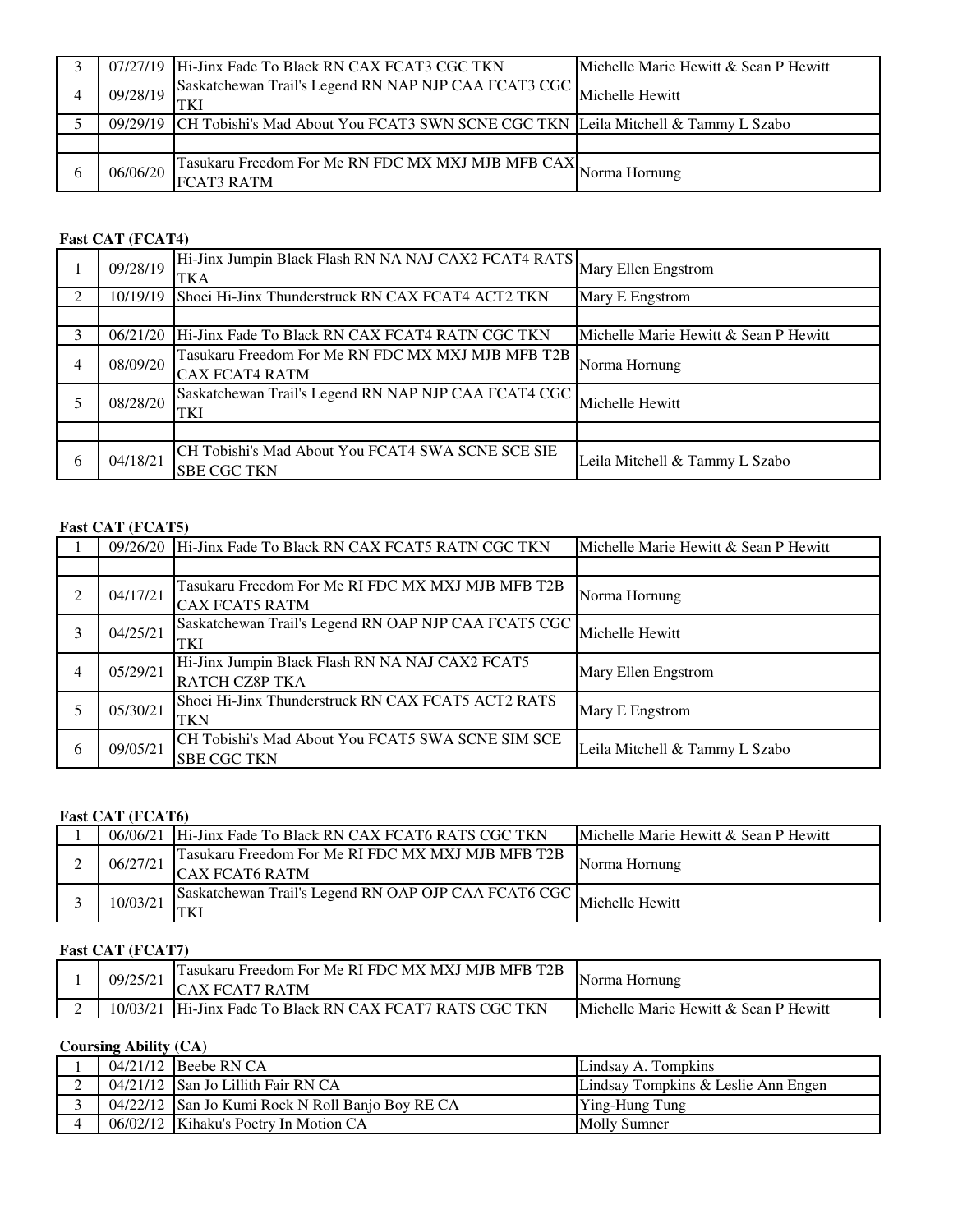| 5               |          | 10/20/12 CH Hi-Jinx Count Blackcula CA             | Deborah Potz & Patricia S Doescher         |
|-----------------|----------|----------------------------------------------------|--------------------------------------------|
| 6               | 10/21/12 | Kyree Winter Moon CA                               | Michelle Lucio & Victor Lucio              |
|                 |          |                                                    |                                            |
| $\tau$          | 01/19/13 | CH Pacific Rim's Ca Dreamin CA                     | Mary, Harold & Austin McCarty              |
| $\overline{8}$  | 02/02/13 | CH Amarha's Love Potion No.9 CA                    | Mary, Harold & Austin McCarty              |
| 9               | 03/02/13 | Kamekaze CA                                        | Liz Dzubay & Mary Holt                     |
| 10              | 03/10/13 | CH Windswept Bad Like That CA                      | Meagan R Thomas                            |
| 11              | 06/02/13 | Kwontumleap's Totally Tilted Halo CA               | Linda E Walawander                         |
| 12              | 07/14/13 | Nozomi's Little Kubota RN NA NAJ NJP CA CGC        | Sarah S Carson / Mark W & Eunice R C Giles |
| 13              | 09/08/13 | Cape Cod's 007 At Nozomi CD BN RE AX MXJ XF CA     | Eunice R C Giles & Mark W Giles            |
| 14              | 09/08/13 | Nozomi's Double Black Diamond NA NAJ CA            | Eunice Giles & Mark Giles                  |
| 15              | 11/09/13 | Couture And Amarha's Love Affair CA                | Mary McCarty & Austin McCarty              |
|                 |          |                                                    |                                            |
| 16              | 03/22/14 | GCH Kishi's Mojo Desert Sun CA                     | Valerie Raymond & Jeff Raymond             |
| 17              |          | 03/23/14 CH Tibbs Jewel Of The Desert CA           | John Calder & Carol Calder                 |
| 18              | 06/07/14 | Ginko No Nagaremono Kouda Go Kari-On CA            | Alexia Walters & Stephanie Siu             |
| 19              | 07/05/14 | Breaux's Foxy Flying Ninja Warrior RN NJP CA       | Wendy McLaughlin-Breaux & Harry Breaux     |
| 20              | 08/09/14 | CH Tobishi's Hotroddin' Hornet CA RATS CGC         | James and Barbara Berry & Tammy L Szabo    |
| 21              | 08/17/14 | CH Taichung Oso Noble CA RATN                      | Michelle Hacker                            |
|                 |          |                                                    |                                            |
| 22              |          | 02/28/15 Mojito RN AX MXJ OF T2B CA CGC            | Liz Dzubay & Mary Holt                     |
| 23              | 04/26/15 | Morningstars Flash Dance At K-Bar CA               | <b>Betty Rarick</b>                        |
| 24              | 05/10/15 | San Jo Sam Kenji CA                                | Steve Sarwono & Sundari Poegoeh            |
| 25              | 06/06/15 | Hi-Jinx Fade To Black RN CA CGC                    | Michelle Marie Hewitt & Sean P Hewitt      |
| 26              | 06/06/15 | Saskatchewan Trail's Legend RN CA CGC              | Michelle Hewitt                            |
| 27              | 06/07/15 | Kohaku CA                                          | William Thomas Meyer                       |
| $28\,$          | 08/08/15 | Hi-Jinx Jumpin Black Flash RN CA                   | Mary Ellen Engstrom                        |
| 29              | 08/08/15 | Hi-Jinx Little Black Dragon CA                     | Leah Crowley & Patricia S Doescher         |
| 30              | 08/08/15 | Shinto Red Headed Stepchild NA NF CA               | Kris Van Stell                             |
| $\overline{31}$ | 10/03/15 | Hi-Jinx Red Hot Chili Pepper CA THDN CGC           | Jennifer Stegmaier                         |
| 32              | 10/03/15 | Jogoso's Sriracha Is Hot Stuff Coming Through! CA  | Melody Chang & Shawn Joseph Kasner         |
| 33              | 10/03/15 | CH Kokuryuu's God Of Mischief CA                   | Leah Crowley & Pamela Crowley              |
| 34              | 10/04/15 | CH Hi-Jinx Hot Potato CA                           | Patricia S Doescher                        |
| 35              | 10/04/15 | CH Kokuryuu's Little Red Dragon CA                 | Leah Crowley & Pamela Crowley              |
| 36              | 11/13/15 | Kitsunebi No Kyuubi's Chibi Kiba RN CA             | A J Floyd                                  |
| 37              | 11/13/15 | Kitsunebi No Kyuubi's Sweet Hunni CA               | AJ Floyd                                   |
|                 |          |                                                    |                                            |
| 38              |          | 01/17/16 Amarha's Lady Luck At Tibbs CA            | Mary & Austin McCarty / John Calder        |
| 39              | 01/17/16 | CH Kishi's Catch'N Edge CA                         | Shannon Nicole Hogan                       |
| 40              | 02/07/16 | Jogoso's Alfred, Lord Tennisball CA                | Adrian G. Elicegui & Daniella Escobar      |
| 41              | 02/14/16 | Masakado Rising Sun CA                             | Ying-Hung Tung & Janice Hsia               |
| 42              | 04/30/16 | Yuko's Miyagi Of Brasstan CD BN RN CA              | <b>James Pesce</b>                         |
| 43              | 05/14/16 | Hi-Jinx Black Cat CA                               | Monica Flynn                               |
| 44              | 05/15/16 | <b>Black Hayate CA CGC</b>                         | Deja Jones                                 |
| 45              | 06/11/16 | CH Hi-Jinx Horizon Black Zinfandel CA              | Rebecca Powell & Patricia S Doescher       |
| 46              | 08/26/16 | Tasukaru Freedom For Me NAJ NF CA RATS             | Norma Hornung                              |
| 47              | 10/08/16 | CH Kazakoshi No Kikuhime Go Yokohama Atsumi CA     | Pamela & Leah Crowley / Patricia Doescher  |
| 48              | 10/09/16 | CH Hi-Jinx Black Habit CA                          | Patricia S Doescher                        |
| 49              | 10/09/16 | Kokuryuu's Crimson Dragon CA                       | Pam Crowley & Leah Crowley                 |
| 50              | 10/14/16 | Kivrin CA CGC                                      | Mark Edward Smyers                         |
| 51              | 12/03/16 | Cape Cod's Man In Black At Crosscreek CD RN MX MXB | Karen Shaffer & Charleen R Maxim           |
|                 |          | MXJ MJB XF T2B CA                                  |                                            |
|                 |          |                                                    |                                            |
| 52              | 02/25/17 | CH Frerose's Shesa Hot Mess CA DCAT THDN RATS CGCA | Krissy M. Garner                           |
|                 |          | <b>CGCU</b>                                        |                                            |
| 53              | 03/05/17 | CH Jogoso's Easy Breezy Beautiful Covergirl CA     | Susanne Ozasa                              |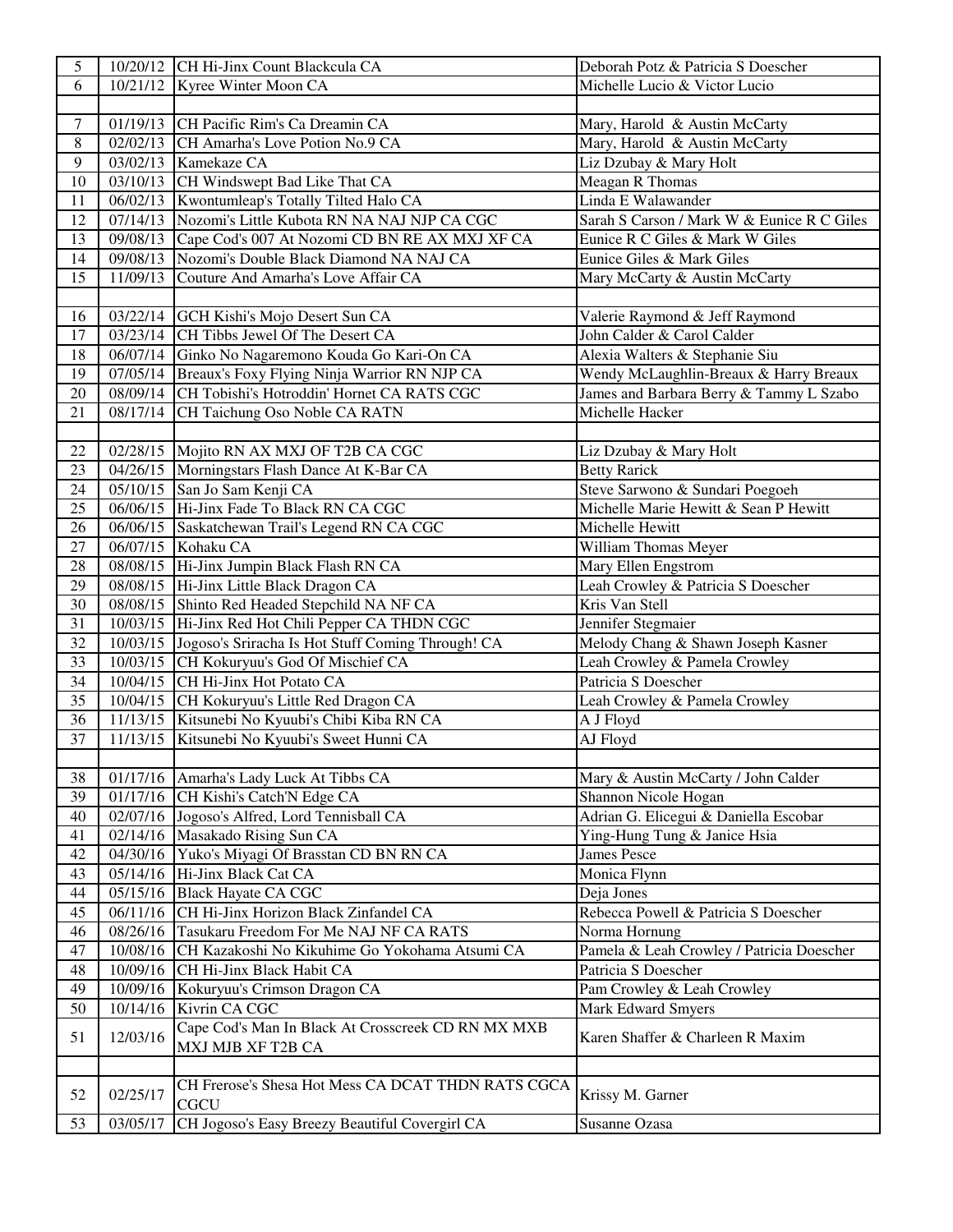| 54 | 05/14/17              | Shoei Hi-Jinx Thunderstruck CA                        | Mary E Engstrom                               |
|----|-----------------------|-------------------------------------------------------|-----------------------------------------------|
| 55 | 06/10/17              | Tenko's Femme Fatale CA                               | Li Chuan Huang & Susanne Ozasa                |
|    |                       |                                                       | Alexis, Debra, Mark, & Brooke Peterson / Jack |
| 56 | 07/30/17              | GCHS Fanfair's Without A Trace At Glenchester CA      | Dirksing                                      |
| 57 | 08/20/17              | Dragon House Little Red Dragon RN CA CGCA TKA         | Nakiva Cleveland                              |
| 58 | 09/10/17              | Yokai Go Kobushi Shiba CA                             | Linda E Walawander                            |
| 59 | 09/16/17              | Gaylord's Mighty Mo Gunner CA                         | Raquel Russell, Rex Gaylord, Tanya Gaylord    |
| 60 | 09/24/17              | CH Hanabi Little Star CA                              | Tabitha Szary & Johnny Szary                  |
| 61 | 10/07/17              | Hanabi Dark Star CA                                   | Elisa Gong & Malcom McMahon                   |
| 62 | 10/07/17              | Hanabi Kirara CA                                      | Elisa Gong                                    |
| 63 | 10/07/17              | GCH San Jo Rock Steady At Kokuryuu CA                 | Pam Crowley & Leah Crowley                    |
| 64 | 10/08/17              | Jogoso's Shichimi Togarashi Is Too Hot To Handle! CA  | Melody Chang & Shawn Kasner                   |
| 65 | 10/08/17              | San Jo Ten Shades Of Red CA                           | Patricia Doescher                             |
| 66 | 11/11/17              | Yumi Shiba CA                                         | Chul Paik                                     |
| 67 | 11/12/17              | Godaikoso Lucky Star At Hanabi CA                     | Tabitha Szary & Johnny Szary                  |
| 68 | 11/12/17              | Hanabi Mizuki CA                                      | Kitsum Li                                     |
| 69 | 11/12/17              | Hanabi's Fate CA                                      | Heather Griffith                              |
| 70 | 11/26/17              | Suzuna Go Yasushikensya CA                            | Yasushi Shimazaki                             |
| 71 | 12/02/17              | <b>GCH Morningstar Stevie Nicks CA</b>                | Rose Ruch                                     |
|    |                       |                                                       |                                               |
| 72 | 01/14/18              | CH Meinan No Hiroshi Go Meinansou Higashi CA          | Tabitha Szary & Johnny Szary                  |
| 73 | 03/10/18              | Jax Doyle-Hickman CA                                  | Luzalia Doyle-Hickman                         |
| 74 | 06/22/18              | Aki Miller OA OAJ CA                                  | Charles Miller Jr.                            |
| 75 | $\overline{06/2}4/18$ | Hanabi No Fumiyo Go Hanabisou CA                      | Jeri W. Braviroff & John E. Burnside III      |
| 76 | 07/01/18              | Kobushi's Polar Vortex CA RATO CGC TKN                | Ian Birnbaum & Nicole Birnbaum                |
| 77 | 07/01/18              | CH Morningstar Momma Mia How Can I Resist You CA      | Rose Ruch                                     |
| 78 | 07/07/18              | CH Jogoso's Walk On The Wildside CA                   | Caitlin Elizabeth Hubbard                     |
| 79 | 07/29/18              | Heaven's Moonshine CA                                 | Patricia Romero                               |
| 80 | 07/29/18              | Heaven's Strawberry Champagne CA                      | Patricia Romero                               |
| 81 | 07/29/18              | CH Morningstar Star-Lord Son Of Shishigen Aka Kolo CA | Rex L Gaylord                                 |
| 82 | 07/29/18              | Sheer Heaven's Rocket Raccoon CA                      | Patricia Romero                               |
| 83 | 08/31/18              | CH Gaylord's Aka Baron Ace CA                         | Raquel Russell & Rex L Gaylord                |
| 84 | 09/29/18              | Evenstar's Adventure Is Out There CA RATO CGCA TKI    | Stephanie Dill                                |
| 85 | 11/18/18              | Horizon It's All About Newton CA                      | Gwen Vandervort & Letty Hughes                |
|    |                       |                                                       |                                               |
| 86 |                       | 11/10/19 Dioji CA CGC TKA                             | Desiree Desario                               |
|    |                       |                                                       |                                               |
| 87 | 09/05/20              | Kenji Of Trunova Shores CA                            | Diane True                                    |
| 88 | 11/28/20              | Lickety-Split Roo CA DCAT TKI                         | <b>Ashley Schmlaz</b>                         |
| 89 | 11/28/20              | GCHS Moonlight Indiana Jones The Last Crusade CA      | Rose Ruch & William Ruch                      |
|    |                       |                                                       |                                               |
| 90 | 01/23/21              | Kurochiyo Akakiyosou CA BCAT RATN CGC TKN             | Alexis Grace Amerosa & Leslie Anderson        |
| 91 | 01/23/21              | GCH Oaks Precious Jewel At Absolute CA BCAT ATT       | Corina Van Camp                               |
| 92 | 01/24/21              | Boomlay's Truth Is Karma Don't Lie RN CA BCAT CGC TKN | Alexis Grace Amerosa                          |
| 93 | 01/31/21              | Kari-On's The Wild Mushroom RN CA CGC                 | Faye Elizabeth Daniel                         |
| 94 | 03/14/21              | <b>GCHB</b> Masakado Maker's Mark CA                  | <b>Lindsay Tompkins</b>                       |
| 95 | 03/14/21              | CH Piper's Signs Of Spring CA                         | Pamela L Carlson                              |
| 96 | 04/24/21              | Lesand Hime Kiko RN CA CGC TKN                        | Meredith Swartwout                            |
| 97 | 05/15/21              | Masakado Miss Victoria CA                             | <b>Lindsay Tompkins</b>                       |
| 98 | 10/16/21              | Lyric Oda Cinnamon Nobunaga CA BCAT                   | Rhapsody R Rhodes                             |

## **Coursing Ability Advanced (CAA)**

| 08/19/12 | San Jo Kumi Rock N Roll Banjo Boy RE OA NAJ CAA | <b>Ying-Hung Tung</b>         |
|----------|-------------------------------------------------|-------------------------------|
|          |                                                 |                               |
|          | 10/27/13 Kyree Winter Moon CAA                  | Michelle Lucio & Victor Lucio |
|          |                                                 |                               |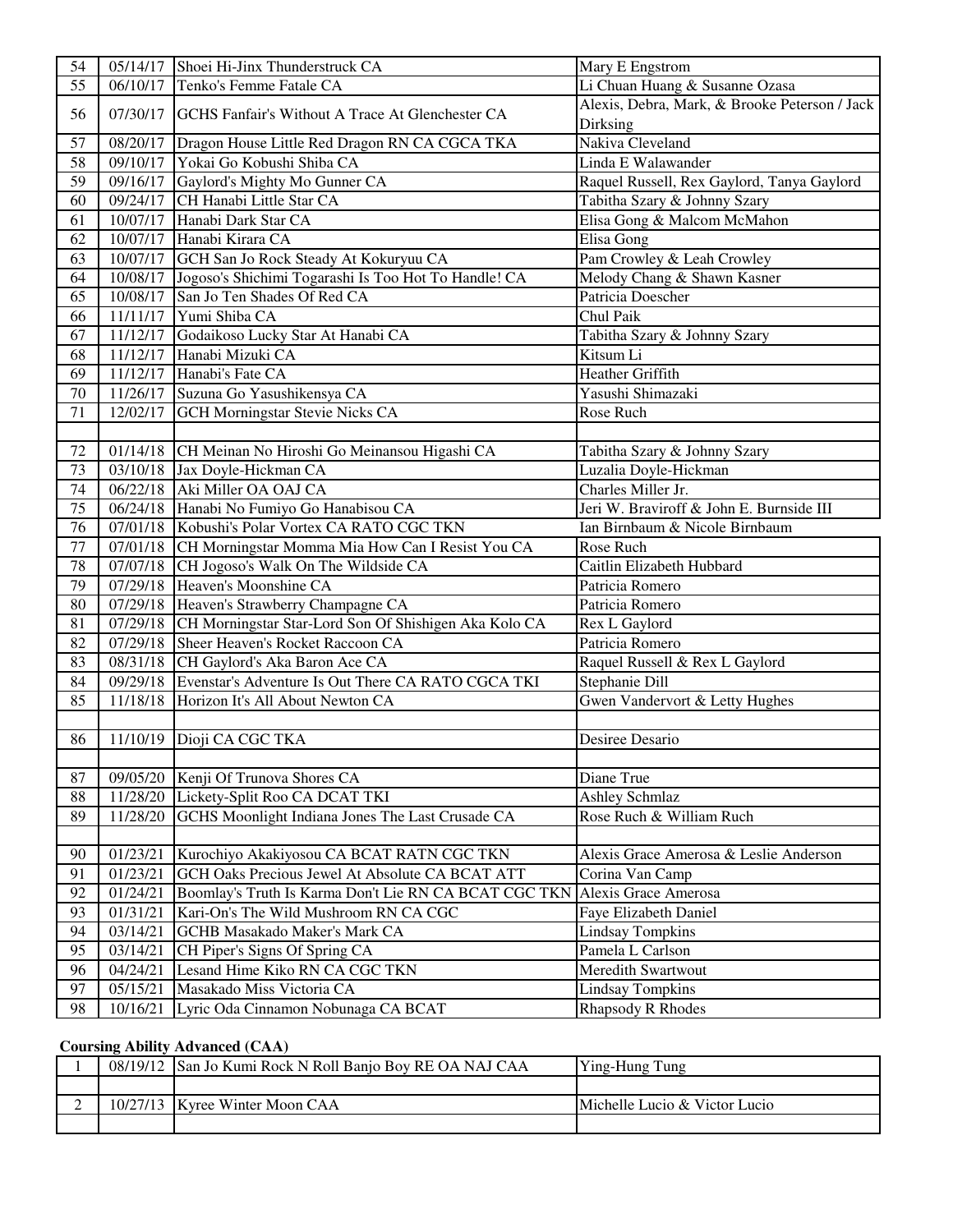| 3               |          | 02/01/14 Kamekaze RN NA NF CAA CGC                        | Liz Dzubay & Mary Holt                     |
|-----------------|----------|-----------------------------------------------------------|--------------------------------------------|
| $\overline{4}$  | 09/28/14 | Nozomi's Little Kubota RN NA NAJ NJP NFP CAA CGC          | Sarah S Carson / Mark W & Eunice R C Giles |
| $\overline{5}$  | 11/01/14 | Kwontumleap's Totally Tilted Halo CAA                     | Linda E Walawander                         |
|                 |          |                                                           |                                            |
| 6               | 01/17/15 | Ginko No Nagaremono Kouda Go Kari-On CAA                  | Alexia Walters & Stephanie Siu             |
| $\overline{7}$  | 02/08/15 | <b>GCH Windswept Bad Like That CAA</b>                    | Meagan R Thomas                            |
| 8               | 11/08/15 | Jogoso's Sriracha Is Hot Stuff Coming Through! CAA        | Melody Chang & Shawn Joseph Kasner         |
|                 |          |                                                           |                                            |
| 9               |          | 05/08/16 Jogoso's Alfred, Lord Tennisball CAA             | Adrian G. Elicegui & Daniella Escobar      |
| 10              |          | 06/11/16 Hi-Jinx Jumpin Black Flash RN NA NAJ CAA         | Mary Ellen Engstrom                        |
| 11              |          | 06/12/16 CH Kokuryuu's God Of Mischief CAA CGC            | Leah Crowley & Pamela Crowley              |
| 12              |          | 06/18/16 CH Hi-Jinx Hot Potato CAA BCAT                   | Patricia S Doescher                        |
| 13              | 08/12/16 | Hi-Jinx Red Hot Chili Pepper CAA THD CGC                  | Jennifer Stegmaier                         |
| 14              |          | 08/12/16 CH Tobishi's Hotroddin' Hornet RE CAA RATCHX CGC | James and Barbara Berry & Tammy L Szabo    |
| $\overline{15}$ |          | 10/08/16 CH Hi-Jinx Count Blackcula CAA                   | Deborah Potz & Patricia S Doescher         |
| 16              |          | 10/08/16 Hi-Jinx Fade To Black RN CAA CGC                 | Michelle Marie Hewitt & Sean P Hewitt      |
| 17              | 10/08/16 | Saskatchewan Trail's Legend RN CAA CGC                    | Michelle Hewitt                            |
|                 |          |                                                           |                                            |
| 18              | 06/10/17 | CH Hi-Jinx Black Habit CAA BCAT                           | Patricia S Doescher                        |
| 19              | 08/11/17 | Shoei Hi-Jinx Thunderstruck CAA BCAT TKN                  | Mary E Engstrom                            |
| 20              | 08/26/17 | Tasukaru Freedom For Me NA OAJ OF CAA RATM                | Norma Hornung                              |
| 21              | 09/17/17 | Kivrin CAA THDX CGC                                       | <b>Mark Edward Smyers</b>                  |
| 22              | 10/01/17 | Cape Cod's Man In Black At Crosscreek CD RN MX MXB        | Karen Shaffer & Charleen R Maxim           |
|                 |          | MXJ MJB XF T2B CAA                                        |                                            |
| 23              | 11/11/17 | Hanabi Dark Star CAA                                      | Elisa Gong & Malcom McMahon                |
| 24              | 11/11/17 | Hanabi Kirara CAA                                         | Elisa Gong                                 |
|                 |          |                                                           |                                            |
| 25              | 01/14/18 | CH Hanabi Little Star CAA BCAT                            | Tabitha Szary & Johnny Szary               |
| 26              | 05/05/18 | Yumi Shiba CAA                                            | Chul Paik                                  |
| $\overline{27}$ | 06/24/18 | Godaikoso Lucky Star At Hanabi CAA BCAT                   | Tabitha Szary & Johnny Szary               |
| $\overline{28}$ | 07/14/18 | CH Meinan No Hiroshi Go Meinansou Higashi CAA BCAT        | Tabitha Szary & Johnny Szary               |
| $\overline{29}$ | 11/18/18 | Kobushi's Polar Vortex CAA RATO CGC TKN                   | Ian Birnbaum & Nicole Birnbaum             |
| $\overline{30}$ | 11/25/18 | Hanabi Mizuki CAA                                         | Kitsum Li                                  |
|                 |          |                                                           |                                            |
| 31              | 04/06/19 | Evenstar's Adventure Is Out There CAA RATO CGCA TKI       | Stephanie Dill                             |
| 32              | 06/23/19 | Hanabi No Fumiyo Go Hanabisou CAA BCAT                    | Jeri W. Braviroff & John E. Burnside III   |
| $\overline{33}$ | 08/31/19 | CH Gaylord's Aka Baron Ace CAA                            | Raquel Russell & Rex L Gaylord             |
| 34              | 11/10/19 | Horizon It's All About Newton CAA                         | Gwen Vandervort & Letty Hughes             |
|                 |          |                                                           |                                            |
| 35              |          | 10/04/20 Kenji Of Trunova Shores CAA                      | Diane True                                 |

## **Coursing Ability Excellent (CAX)**

|    | 11/07/15 | Ginko No Nagaremono Kouda Go Kari-On CAX CGC                   | Alexia Walters & Stephanie Siu        |
|----|----------|----------------------------------------------------------------|---------------------------------------|
|    |          |                                                                |                                       |
| 2  | 05/08/16 | Jogoso's Sriracha Is Hot Stuff Coming Through! CAX CGC         | Melody Chang & Shawn Joseph Kasner    |
| 3  | 10/22/16 | Hi-Jinx Jumpin Black Flash RN NA NAJ CAX BCAT                  | Mary Ellen Engstrom                   |
|    |          |                                                                |                                       |
| 4  | 08/12/17 | CH Hi-Jinx Hot Potato CAX DCAT                                 | Patricia S Doescher                   |
| 5. | 10/07/17 | Hi-Jinx Red Hot Chili Pepper CAX DCAT THDA CGC                 | Jennifer Stegmaier                    |
| 6  | 09/22/18 | Shoei Hi-Jinx Thunderstruck CAX FCAT ACT2 TKN                  | Mary E Engstrom                       |
|    | 09/23/18 | Hi-Jinx Fade To Black RN CAX FCAT CGC TKN                      | Michelle Marie Hewitt & Sean P Hewitt |
|    |          |                                                                |                                       |
| 8  | 01/19/19 | Hanabi Dark Star CAX                                           | Elisa Gong & Malcom McMahon           |
| 9  | 01/19/19 | Hanabi Kirara CAX                                              | Elisa Gong                            |
| 10 | 05/05/19 | Tasukaru Freedom For Me AX MXJ MXF CAX DCAT RATM Norma Hornung |                                       |
|    |          |                                                                |                                       |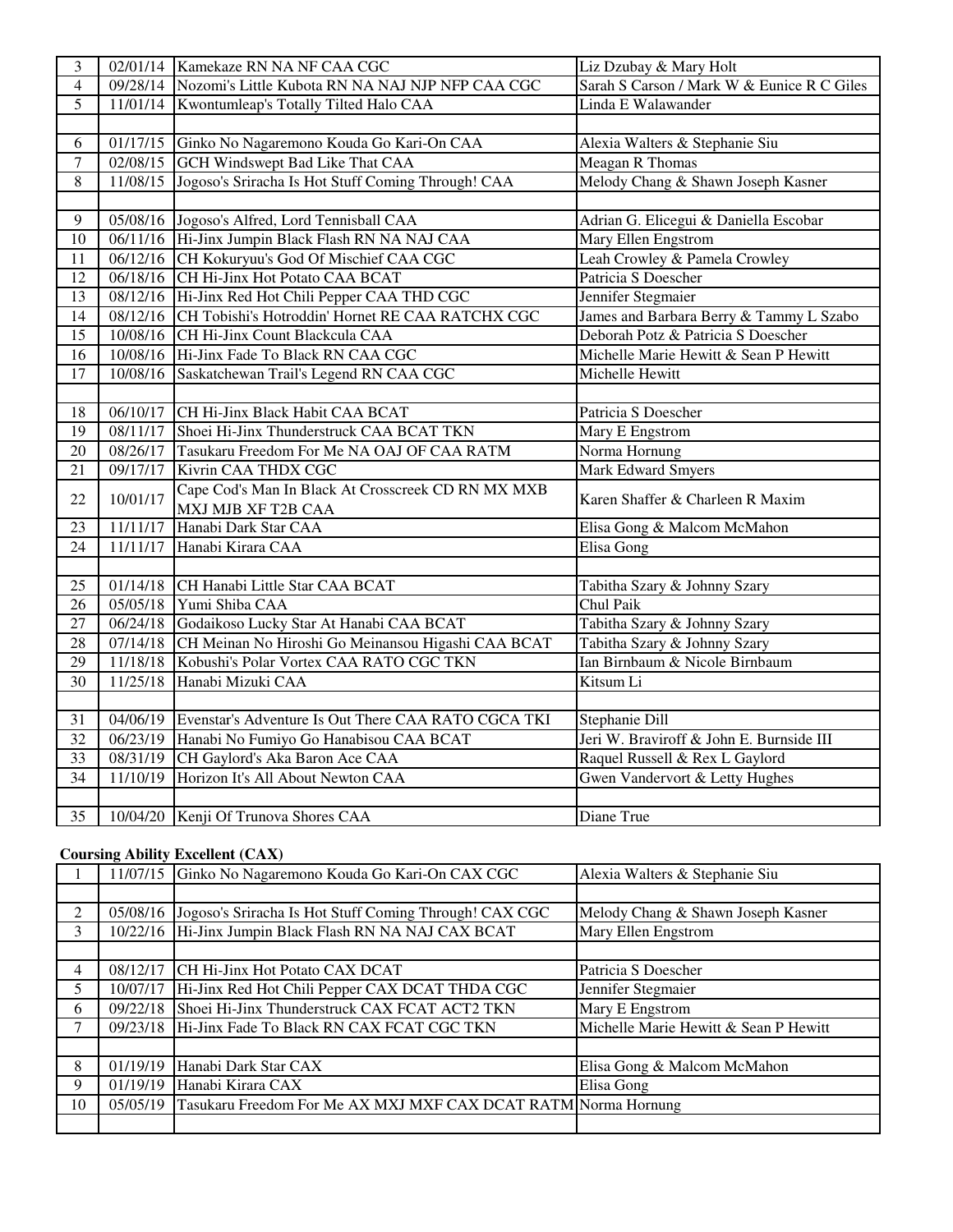|    | 1/29/20  | Kobushi's Polar Vortex CAX DCAT SCN SIN RATM CZ8G<br>$^\circ$ GC        | IIan Birnbaum & Nicole Birnbaum |
|----|----------|-------------------------------------------------------------------------|---------------------------------|
|    |          |                                                                         |                                 |
| 12 | 09/25/21 | Evenstar's Adventure Is Out There NA NJP CAX FCAT RATS<br>CGCA CGCU TKI | Stephanie Dill                  |

## **Coursing Ability Excellent 2 (CAX2)**

| 09/09/17 | Ginko No Nagaremono Kouda Go Kari-On CAX2 CGCA<br><b>CGCU TKN</b>       | Alexia Walters & Stephanie Siu     |
|----------|-------------------------------------------------------------------------|------------------------------------|
| 09/09/17 | Jogoso's Sriracha Is Hot Stuff Coming Through! CAX2<br><b>RATCH CGC</b> | Melody Chang & Shawn Joseph Kasner |
|          |                                                                         |                                    |
|          | 09/22/18 Hi-Jinx Jumpin Black Flash RN NA NAJ CAX2 FCAT TKA             | <b>Mary Ellen Engstrom</b>         |

### **Coursing Ability Excellent 3 (CAX3)**

|  | 03/03/19 | Ginko<br>No Nagaremono Kouda Go Kari-On CAX3 BCAT<br><b>TKN</b><br>÷C<br>тι | u Walters & Stephanie Siu<br>Alexia |
|--|----------|-----------------------------------------------------------------------------|-------------------------------------|
|--|----------|-----------------------------------------------------------------------------|-------------------------------------|